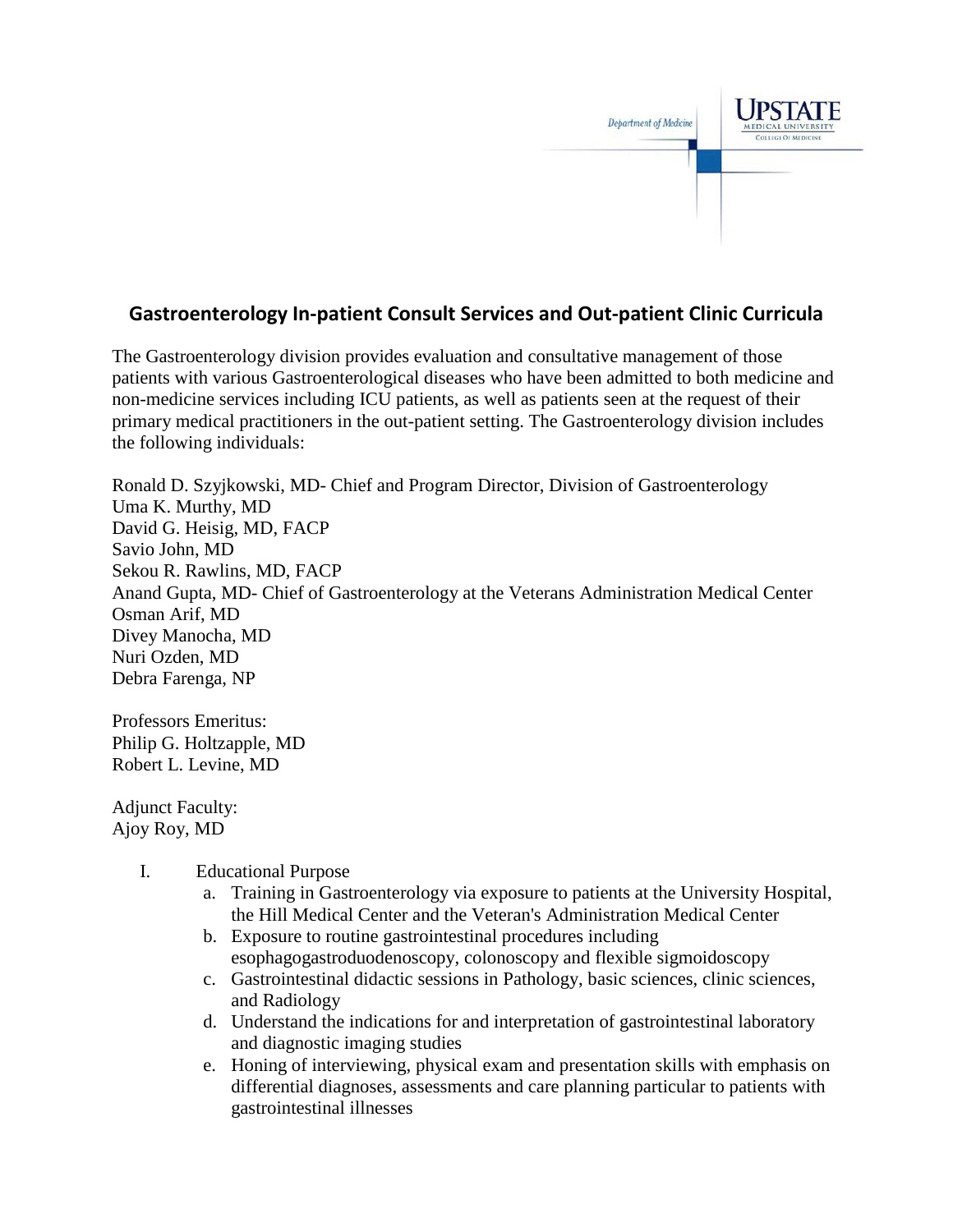- II. Learning Venues
	- a. In-patient Consult Services- University Hospital and the Veterans Administration Medical Center
		- i. Rotation Description-The in-patient service offers concentrated exposure to acute gastrointestinal cases that require an elevated level of care at both the VA and University Hospital. These are constituted of inpatient consultations. The house-staff will be allowed to perform the initial interview, examination and assessment of these patients under the direct supervision of the attending staff in conjunction with the gastroenterology service fellow. House-staff will be expected to give detailed presentations on their patients with emphasis on differential diagnosis, assessment and comprehensive plans. They will be expected to recommend laboratory and procedural evaluations as a part of their overall plan. Whenever possible they will observe procedures performed on the patients they evaluate and will participate in these procedures at the discretion of, and under the supervision of, the faculty attending.
		- ii. Resident Expectations-The inpatient resident will attend all didactic sessions required by the residency program. In addition they will attend gastroenterology service conferences. As assigned by the service attending, they will prepare and present mini-lectures, reviews of the literature, and case-focused discussions. All residents are encouraged to access the core curriculum, which is available via the university web page.
		- iii. Teaching Methods
			- 1. Daily Rounds
			- 2. Recommended Reading
				- a. Sleisinger & Fordtran's Gastrointestinal and Liver Disease: Pathophysiology, Diagnosis, Management.  $10<sup>th</sup>$  Edition 2015.
				- b. Yamada's Textbook of Gastroenterology.  $6<sup>th</sup>$  Edition 2015.
			- 3. Mandatory Conferences
				- a. Pathology Conference (Bi-Monthly, Friday AM) Recent cases of teaching interest are reviewed with the staff pathologist. This allows correlation of endoscopic findings with histopathology. In addition, specific areas of interest are targeted for discussion with appropriate histologic material for review.
				- b. GI Radiology Conference (Monthly-October-June Wednesday AM) - Cases are selected either by the Gastroenterology Service or by the Radiology staff presenting the conference. Common and uncommon radiologic features are reviewed. This may be on a selected interesting case or targeted topic basis. Normal anatomy as well as imaging techniques and general principles of radiology will also be covered.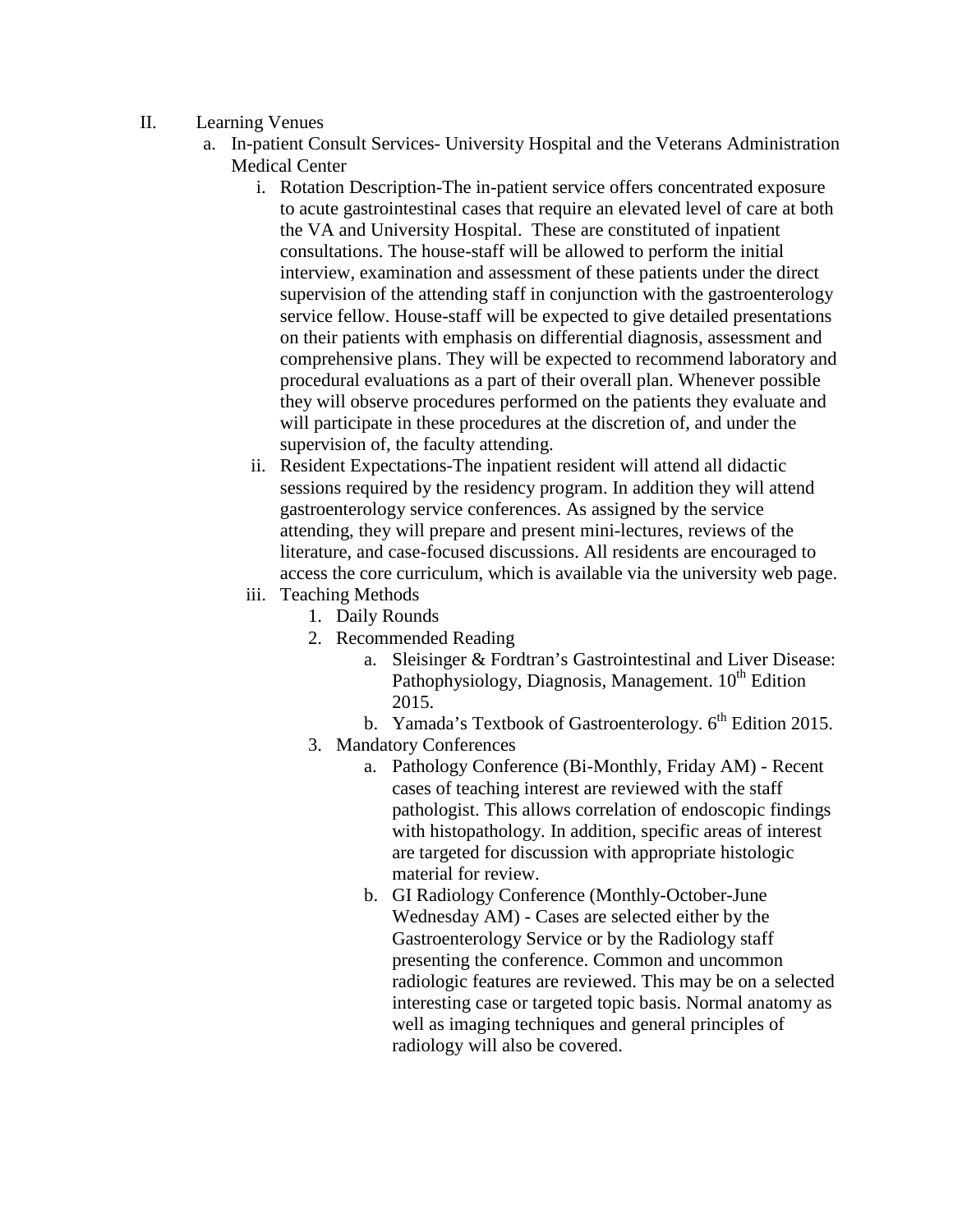- c. Power Rounds (Weekly-Thursday AM) The entire staff including house staff and fellow physicians meet to hear high-value presentations of import to the entire Department
- d. GI Tumor Multi-Disciplinary conference (First Monday of each month AM)
- e. Hepato-biliary Pancreatic Multi-Disciplinary Conf/GI Oncology – [(Weekly conference-Monday PM)\* *Now optional*]
- f. Core Lecture (Tuesday PM)
	- i. A series of lectures, usually of didactic nature, on common clinical problems, diagnostic techniques or therapeutic modalities, are presented
	- ii. Basic Science Conference (Bimonthly) A series of lectures by both staff and fellow physicians, covering basic science and physiology topics
	- iii. Journal Club (Monthly) Articles from the general medical literature, as well as gastroenterology journals, are reviewed by the entire Service. Critical review of scientific articles is emphasized. Important articles and reviews are copied for lateral review and permanent files.
	- iv. Process-Improvement Project report (Bi-annual)- The fellows report on projects that they have embarked upon with an eye to seeking out clinical questions, correcting inefficiencies within our practice with an eye towards publication under faculty supervision.
- b. Out-patient- Clinics at the Hill Medical Center and the Veterans Administration Medical Center
	- i. Rotation Description- The out-patient rotation offers exposure to patients presenting to the Hill Medical Center and Veterans Administration Medical Center at Syracuse for consultation regarding general gastrointestinal complaints. While emphasis will be placed on evaluation of new patients, exposure to follow up patients will also be offered. To ensure an adequate mix of patients and exposure to liver disease the house-staff will also see patients in the hepatology clinics of both the Veteran's Administration Medical Center at Syracuse and the University Health Care Clinic. The house-staff will be allowed to perform initial interview, examination and assessment of these patients under the direct supervision of the attending staff in conjunction with the gastroenterology fellow.
	- ii. Resident Expectations- House-staff will be expected to give detailed presentations on their patients with emphasis on differential diagnosis, assessment and comprehensive plans. They will be expected to recommend laboratory and procedural evaluations as a part of their overall plan. They will observe procedures performed on the patients at Veteran's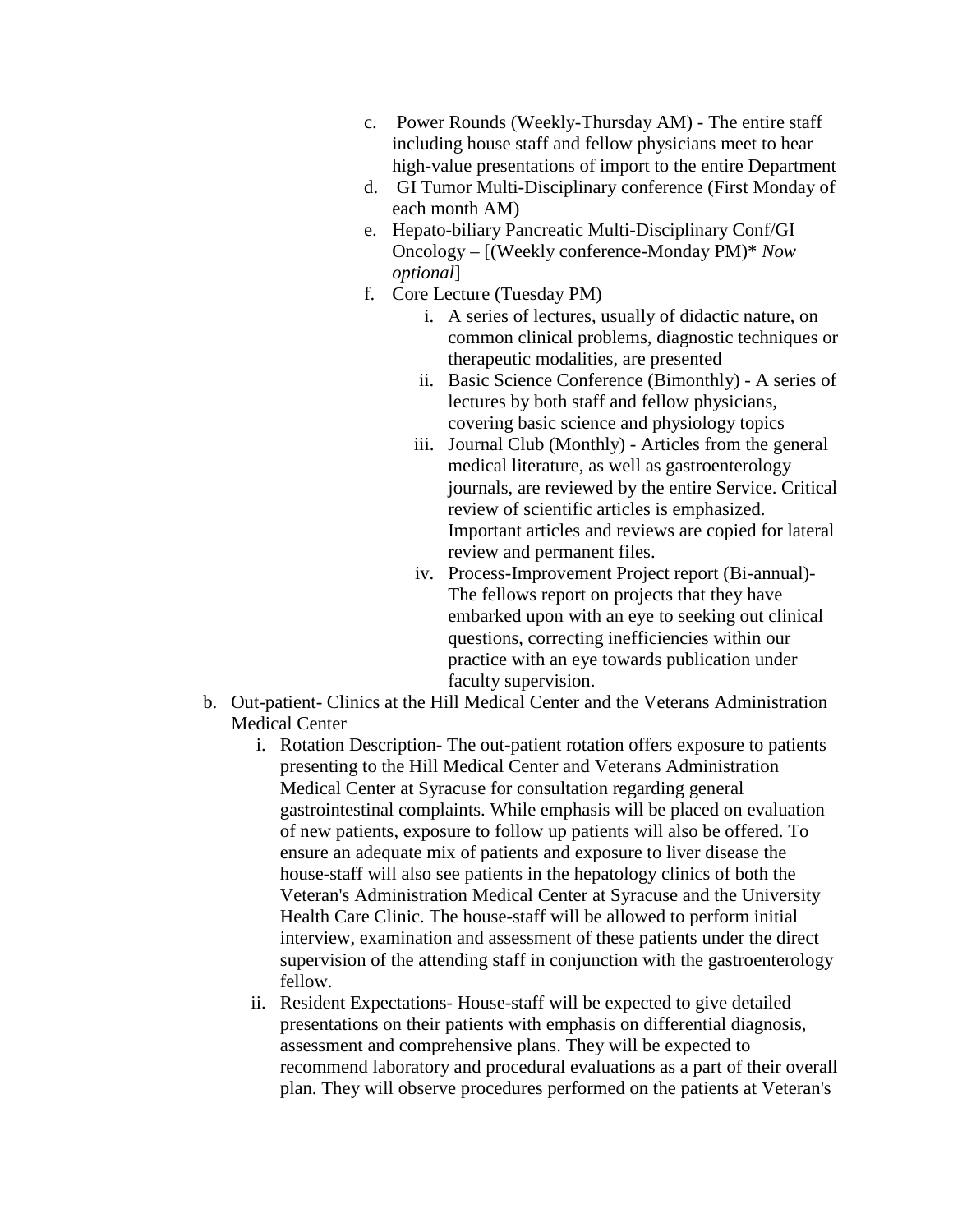Administration Medical Center at Syracuse and the University Endoscopy Suite. They will participate in these procedures at the discretion of and under the supervision of the service attending. When possible, direct training in diagnostic flexible sigmoidoscopy will be provided.

- iii. Teaching Methods- Residents will be given the opportunity to review charts of patients with faculty prior to a clinical encounter. Having seen and assessed patients, they will return to discuss the case's clinical and educational merits pertinent to their level of intellectual development along a spectrum from reporter, to interpreter, to manager, to educator.
- iv. Resident evaluation- Residents will be evaluated based on presentations, patient interviews and physicals, assessments, documentation and general knowledge per departmental standards as outlined in the Evaluation Processes of the Core Residency Program.
- c. Research- Research activity within the division is available for resident housestaff on a case by case basis as arranged with individual faculty. Evaluation will also be individualized and based on preparation, participation and completion of the project.
- III. Mix of diseases- Highest value topics to the Internal Medicine learner have been bolded
	- a. Basic approach to:
		- **i. Acute abdominal pain**
		- **ii. Chronic abdominal pain**
		- iii. Common esophageal disorders: **dysphagia**, odynophagia, globus sensation, **heartburn**
		- iv. Dyspepsia
		- **v. Nausea and Vomiting**
		- **vi. Diarrhea**
		- **vii. Intestinal gas**
		- **viii. Fecal incontinence**
		- **ix. Constipation**
		- **x. Gastrointestinal bleeding**
		- xi. Jaundice
	- b. Nutrition in Gastroenterology
		- **i. The malnourished patient**
		- ii. Nutrition in gastrointestinal disease
		- **iii. Obesity**
		- iv. Food allergies
	- c. Topics involving multiple organs
		- i. Diverticular diseases
		- ii. Abdominal hernias and gastric volvulus
		- iii. Foreign bodies and gastric bezoars
		- iv. Caustic injury to the upper gastrointestinal tract
		- **v. Abdominal abscesses and fistulae**
		- vi. Eosinophilic disorders of the gastrointestinal tract
		- vii. Protein losing gastroenteropathy
		- viii. Gastrointestinal lymphomas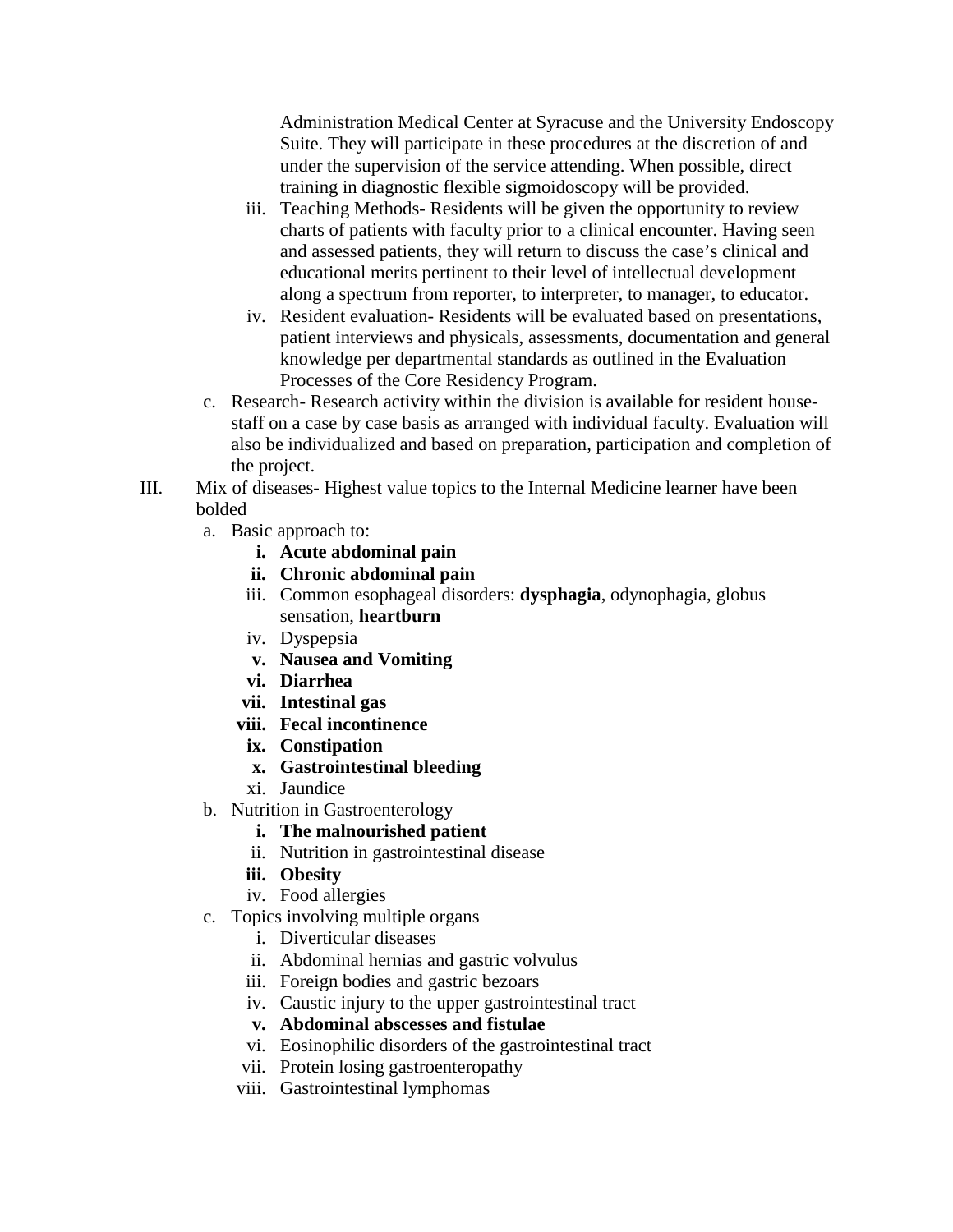- **ix. Gastrointestinal stromal tumors**
- **x. Carcinoid tumors**
- xi. Endocrine tumors of the pancreas and gastrointestinal tract
- xii. Gastrointestinal consequences of HIV infection
- xiii. Gastrointestinal and hepatic complications of solid organ and hematopoietic stem cell transplantation
- xiv. Vascular lesions of the gastrointestinal tract
- xv. Surgical peritonitis and other diseases of the peritoneum, mesentery, omentum and diaphragm

## **xvi. Gastrointestinal and hepatic disorders in the pregnant patient**

- xvii. Radiation injury to the gastrointestinal tract
- xviii. Complications of gastrointestinal endoscopy
- d. Esophagus
	- **i. Achalasia**
	- ii. Hypermotility disorders of the distal esophagus
	- iii. Esophageal hypomotility disorders
	- **iv. Gastroesophageal reflux disease and its complications**
	- v. Esophageal disorders caused by medications, trauma and infection
	- vi. Tumors of the esophagus
- e. Stomach and duodenum
	- **i. Gastric motor disorders**
	- **ii. Helicobacter pylori**
	- iii. Gastritis and gastropathies
	- **iv. Peptic ulcer disease**
	- v. Tumors of the stomach
- f. Pancreas
	- **i. Acute pancreatitis**
	- **ii. Chronic pancreatitis**
	- **iii. Pancreatic cancer, cystic pancreatic lesions, and other non-endocrine pancreatic tumors**
- g. Biliary tract
	- i. Congenital abnormalities of the biliary tract
	- ii. Gallbladder dyskinesia
	- iii. Sphincter of Oddi dysfunction
	- iv. Disorders of the enterohepatic circulation
	- **v. Gallstone disease**
	- vi. Acalculous cholecystitis, cholesterolosis, adenomyomatosis, and polyps of the gallbladder
	- vii. Sclerosing cholangitis and recurrent pyogenic cholangitis
	- **viii. Tumors of the gallbladder, bile ducts and ampulla**

## **ix. Endoscopic and radiologic treatment of biliary disease**

- h. Liver
	- **i. Liver chemistry and function tests**
	- ii. Hemochromatosis
	- iii. Wilson disease
	- iv. Other inherited metabolic disorders of the liver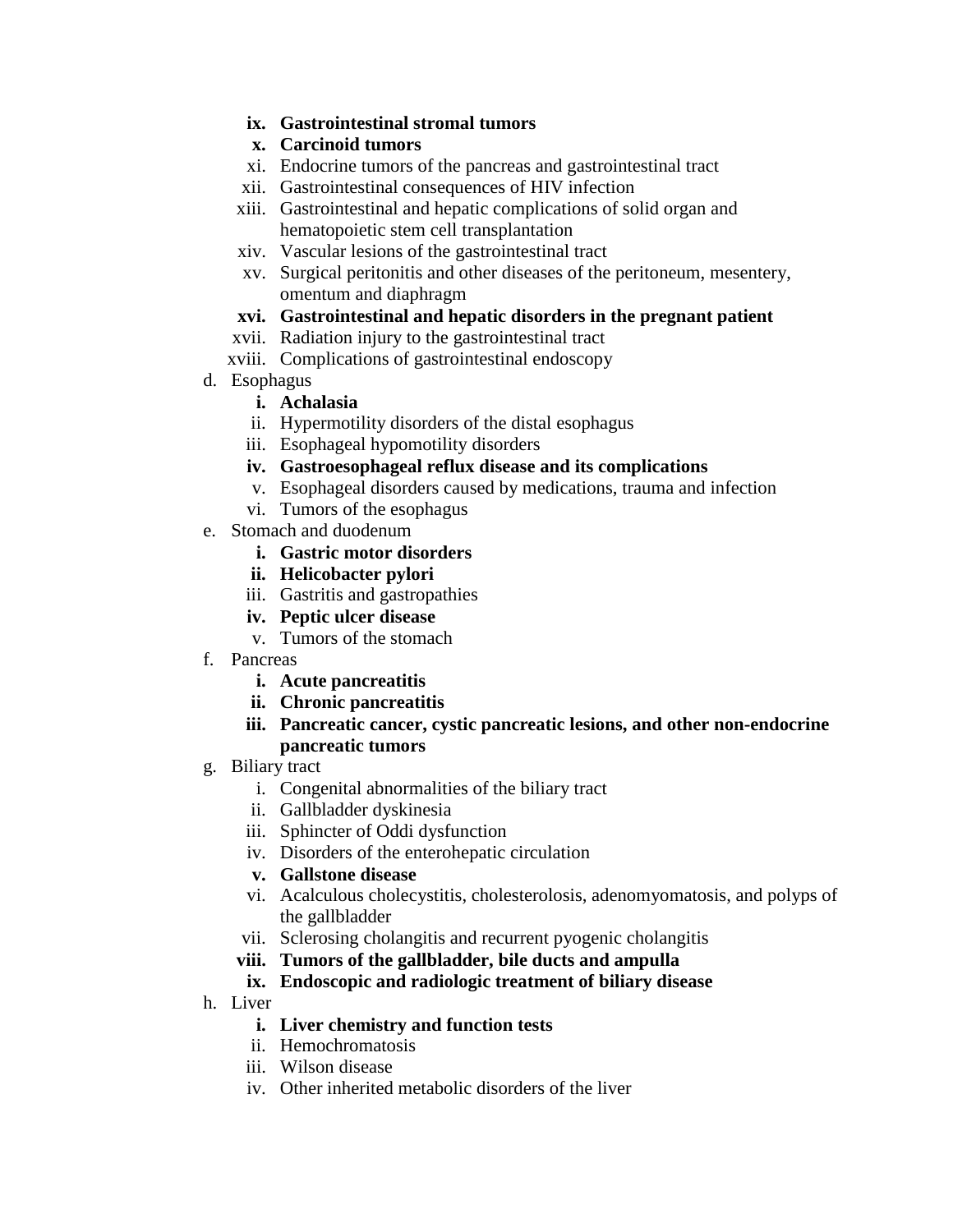- v. Hepatitis A
- **vi. Hepatitis B and D**
- **vii. Hepatitis C- with emphasis on emerging treatment strategies**
- viii. Hepatitis E
- ix. Hepatitis caused by other viral agents
- x. Bacterial, parasitic, and fungal infections of the liver, including liver abscesses
- xi. Vascular diseases of the liver
- **xii. Alcoholic liver disease**
- **xiii. Non-alcoholic liver disease**
- **xiv. Liver disease caused by drugs**
- xv. Liver disease caused by anesthetics, toxins and herbal preparations
- **xvi. Autoimmune hepatitis**
- **xvii. Primary biliary cirrhosis**
- **xviii. Portal hypertension and gastrointestinal bleeding**
- **xix. Ascites and spontaneous bacterial peritonitis**
- **xx. Hepatic encephalopathy**
- **xxi. Complications of liver disease, including hepato-pulmonary and hepato-renal syndromes**
- **xxii. Acute liver failure**
- xxiii. Hepatic tumors and cysts
- xxiv. Liver transplantation
- i. Small and large intestine
	- i. Abnormalities in normal embryologic development
	- ii. Clinical consequences of disordered small intestinal motility
	- iii. Disorders of colonic motility
	- iv. Changes in water and electrolyte transport in colonic disease
	- **v. Bariatric surgery: effect on digestion and absorption**
	- vi. Maldigestion and malabsorption
	- vii. Enteric bacterial overgrowth
	- **viii. Short bowel syndrome**
	- **ix. Celiac and refractory sprue**
	- x. Tropical malabsorption and tropical diarrhea
	- xi. Whipple's disease
	- xii. Infectious enteritis
	- xiii. Antibiotic-associated diarrhea
	- **xiv. Clostridium difficile colitis**
	- xv. Intestinal protozoa
	- xvi. Intestinal worms
	- **xvii. Crohn's disease**

## **xviii. Ulcerative colitis**

- xix. Ileostomy, colostomy and pouches
- **xx. Intestinal ischemia**
- xxi. Ulcers of the small and large intestines
- xxii. Appendicitis
- **xxiii. Colonic Diverticular disease**